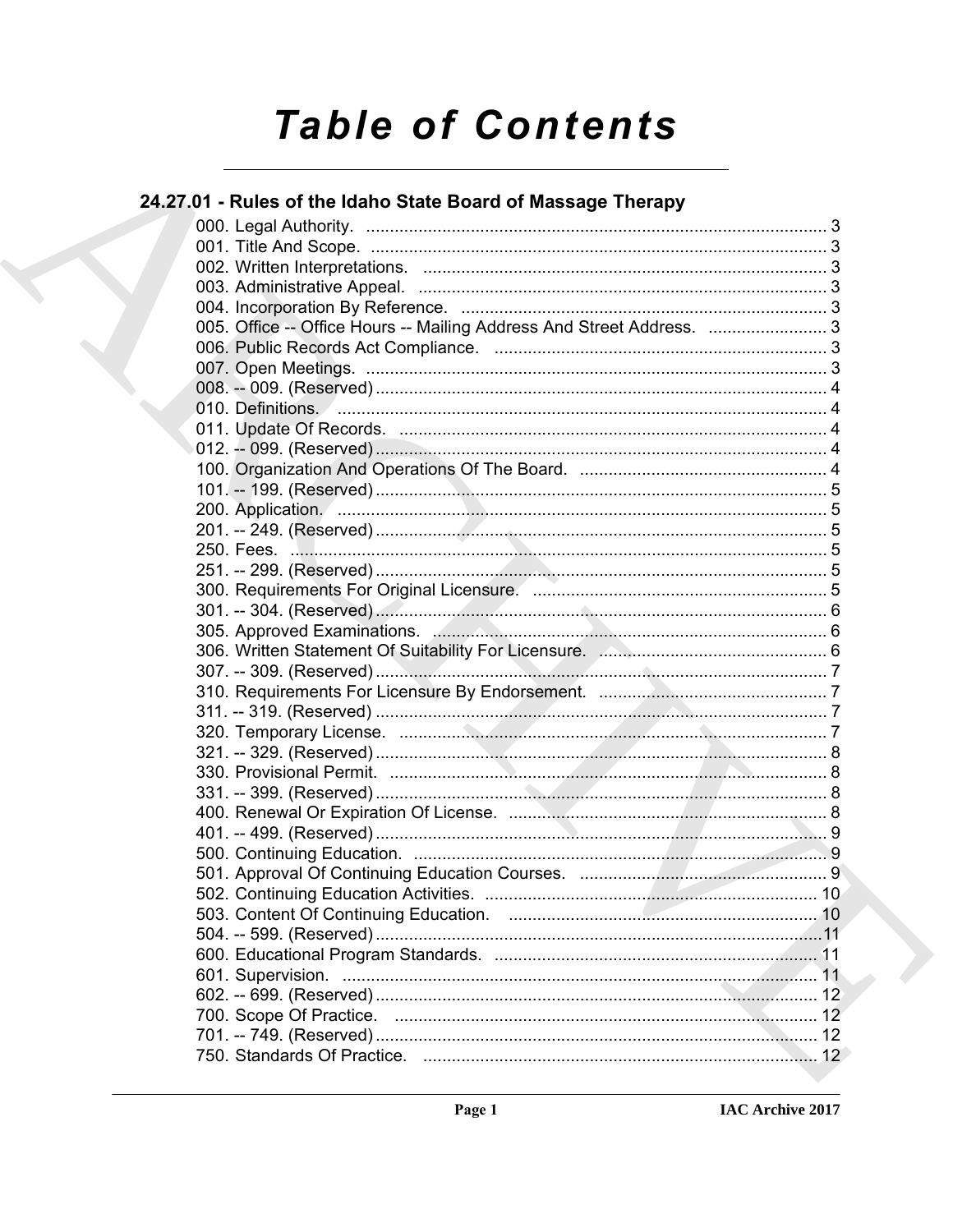# Table of Contents (cont'd)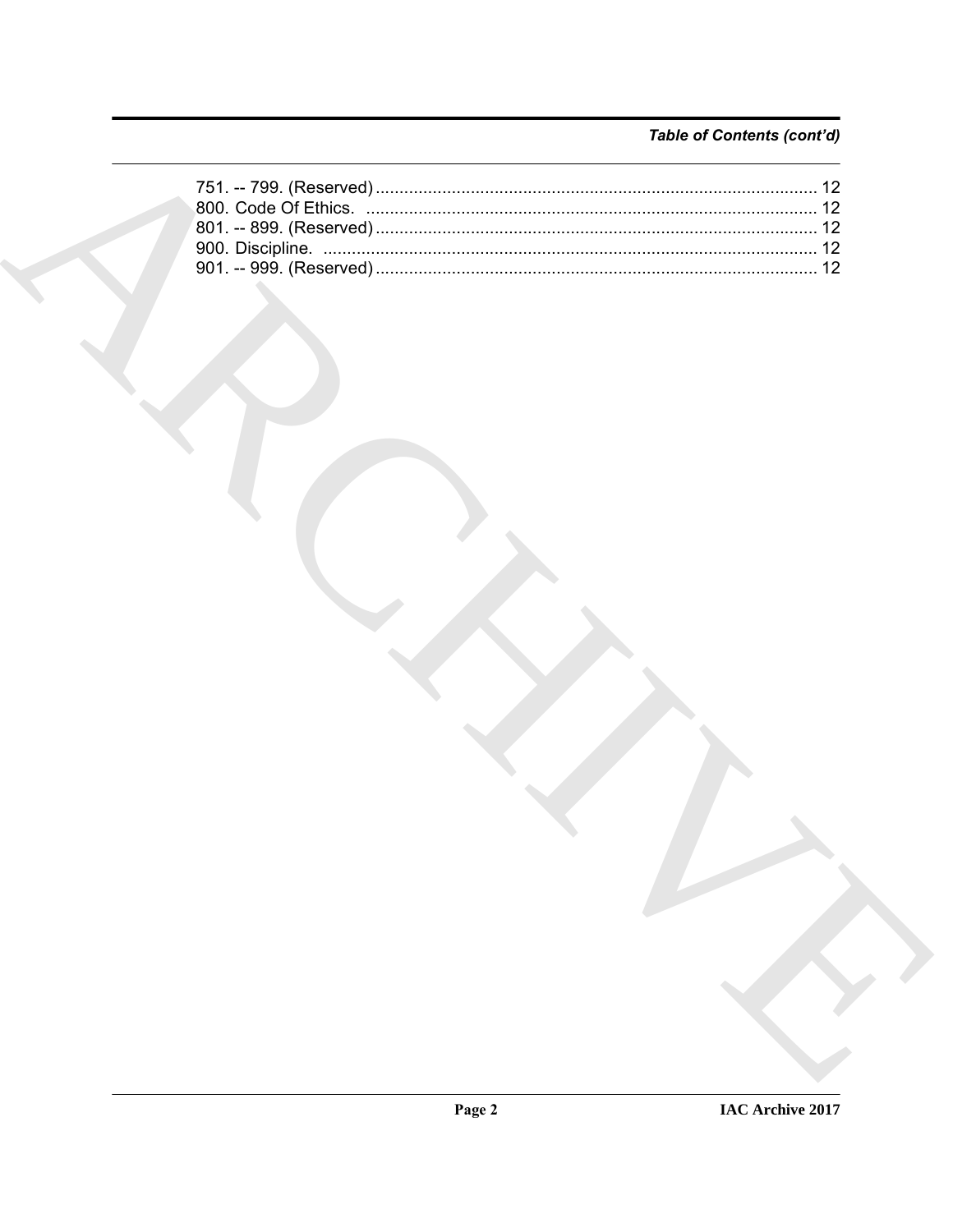## **IDAPA 24 TITLE 27 CHAPTER 01**

# **24.27.01 - RULES OF THE IDAHO STATE BOARD OF MASSAGE THERAPY**

# <span id="page-2-1"></span><span id="page-2-0"></span>**000. LEGAL AUTHORITY.**

These rules are hereby prescribed and established pursuant to the authority vested in the Idaho State Board of Massage Therapy by the provisions of Section 54-4007, Idaho Code. (3-27-13)

# <span id="page-2-2"></span>**001. TITLE AND SCOPE.**

**01.** Title. The rules shall be cited as IDAPA 24.27.01, "Rules of the Idaho State Board of Massage (3-27-13)  $(3-27-13)$ 

**02.** Scope. These rules implement the purposes and intent of Title 54, Chapter 40, Idaho Code, to the profession of massage therapy in the interest of the public health, safety, and welfare. (3-27-13) regulate the profession of massage therapy in the interest of the public health, safety, and welfare.

# <span id="page-2-3"></span>**002. WRITTEN INTERPRETATIONS.**

**EALT OF THE USATO STATE BOARD OF MASSAGE THERAPY**<br> **CALCATIONITY:** and existings persuan in the unitarity vessel in the Islam Sam Band of<br>
Mass<sup>2</sup> (Every 19), Signature of vested statistics persuan in the unitarity vesse In accordance with Section 67-5201(19)(b)(iv), Idaho Code, the Board may have written statements that pertain to the interpretation of the rules of this chapter, or to the documentation of compliance with the rules of this chapter. Such interpretations, if any, are available for public inspection and copying at cost in the main office of the Bureau of Occupational Licenses.

## <span id="page-2-4"></span>**003. ADMINISTRATIVE APPEAL.**

Administrative appeals shall be governed by the Administrative Procedure Act, Title 67, Chapter 52, Idaho Code, and IDAPA 04.11.01, "Idaho Rules of Administrative Procedure of the Attorney General." (3-27-13) IDAPA 04.11.01, "Idaho Rules of Administrative Procedure of the Attorney General."

## <span id="page-2-5"></span>**004. INCORPORATION BY REFERENCE.**

These rules do not incorporate by reference a document other than those sections of the Idaho Code so referenced. (3-27-13)

# <span id="page-2-6"></span>005. OFFICE -- OFFICE HOURS -- MAILING ADDRESS AND STREET ADDRESS.

**01. Street Address**. The office of the Board is located within the Bureau of Occupational Licenses, 700 Street, Boise, Idaho 83702. (3-27-13) W. State Street, Boise, Idaho 83702.

**02. Office Hours**. The office is open between the hours of 8:00 a.m. and 5:00 p.m., Mountain Time, each day except Saturdays, Sundays and holidays. (3-27-13)

**03. Mailing Address**. The mailing address of the Board is PO Box 83720, Boise, Idaho 83720-0063. (3-27-13) **04. Telephone Number**. The telephone number of the Board is (208) 334-3233. (3-27-13)

- **05. E-mail Address**. The Board's e-mail address is **mas@ibol.idaho.gov**. (3-27-13)
- **06. Facsimile**. The Board's fax number is (208) 334-3945. (3-27-13)
- <span id="page-2-10"></span>**07. Electronic Address**. The Board's official website can be found at **http://www.ibol.idaho.gov**.

(3-27-13)

### <span id="page-2-7"></span>**006. PUBLIC RECORDS ACT COMPLIANCE.**

The rules contained herein are subject to and in compliance with the Idaho Public Records Act, Title 74, Chapter 1, Idaho Code. The records associated with the Board are subject to the provisions of the Public Records Act. (3-27-13)

### <span id="page-2-9"></span><span id="page-2-8"></span>**007. OPEN MEETINGS.**

This Board operates pursuant to the Idaho Open Meetings Law, Title 67, Chapter 23, Sections 40 through 47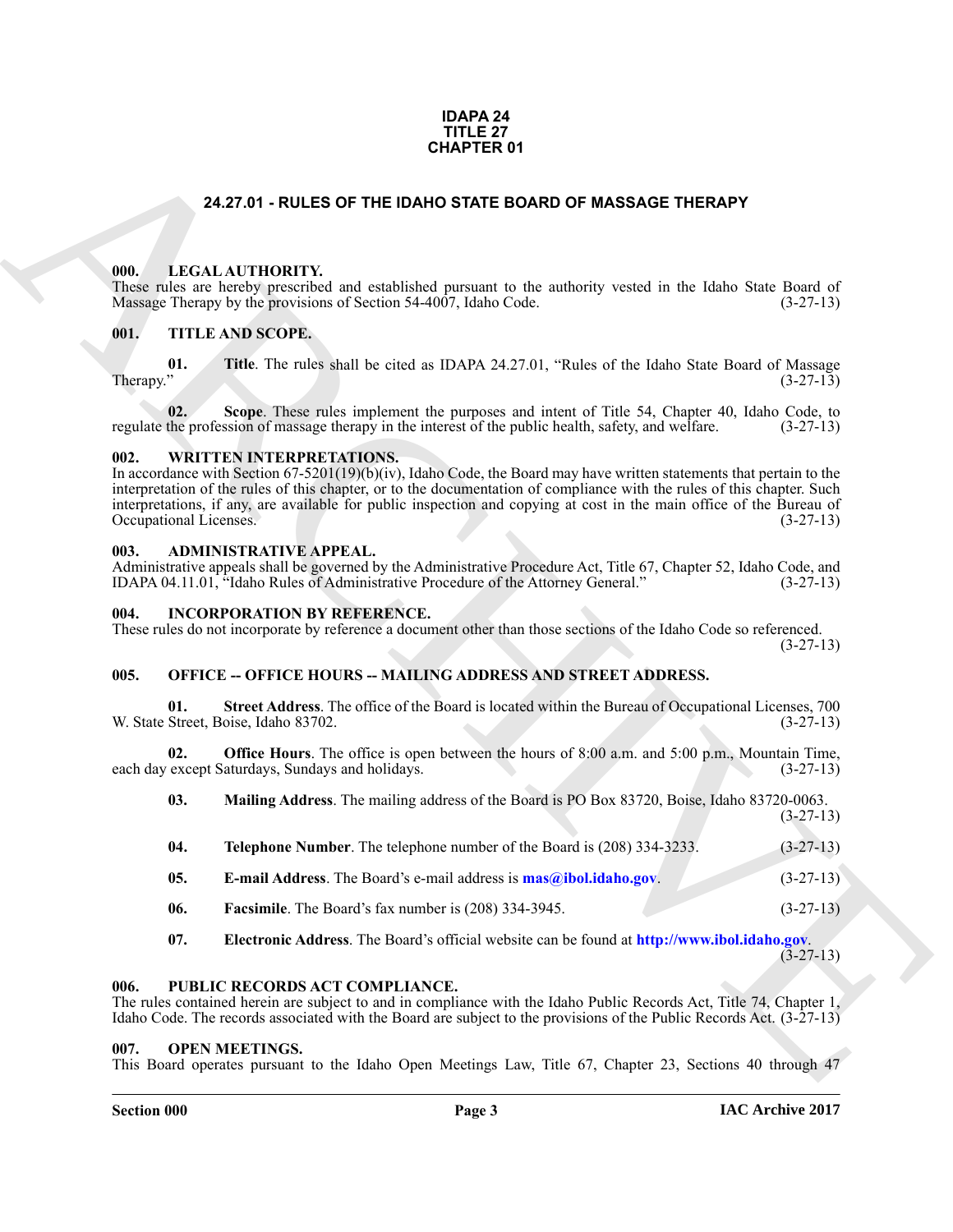inclusive, Idaho Code. (3-27-13)

<span id="page-3-0"></span>**008. -- 009. (RESERVED)**

# <span id="page-3-5"></span><span id="page-3-1"></span>**010. DEFINITIONS.**

**01. Approved Massage Program**. A massage therapy program conducted by an entity that is registered with the Idaho State Board of Education pursuant to Chapter 24, Title 33, Idaho Code, or with a comparable authority in another state, and that meets the entry-level educational requirements as set forth in Section  $600$  of these rules.  $(3-27-13)$ 

<span id="page-3-7"></span><span id="page-3-6"></span>**02. Board**. Idaho State Board of Massage Therapy as created in Section 54-4006, Idaho Code.

(3-27-13)

<span id="page-3-9"></span><span id="page-3-8"></span>**03. Bureau**. Idaho Bureau of Occupational Licenses as created in Section 67-2602, Idaho Code. (3-27-13)

<span id="page-3-10"></span>**04. Clinical Work**. Supervised, hands-on training in a classroom setting. (3-27-13)

**05.** Code of Ethics. The Idaho Code of Ethics for Massage Therapy attached to these rules as Appendix A. (3-27-13) Appendix A. (3-27-13)

<span id="page-3-12"></span><span id="page-3-11"></span>**06.** CPR. Cardiopulmonary resuscitation. (3-27-13)

**07.** Standards of Practice. The Standards of Practice of Massage Therapy attached to these rules as Appendix B. (3-27-13) Appendix B. (3-27-13)

# <span id="page-3-16"></span><span id="page-3-2"></span>**011. UPDATE OF RECORDS.**

**Eurosis of Occupations I. February 1988**<br>
1983. (a) Contained State Board of Maximized English and the state of the state of the state of the state of the state of the state of the state of the state of the state of the The licensure applicant or licensee is responsible for keeping his or her records updated with the Bureau. All changes including, but not limited to, changes in the manner in which the applicant or licensee is represented to the public, such as name changes and change of address, must be reported to the Bureau within thirty (30) days. The most recent mailing address on file with the Bureau will be used for purposes of all written communication with a licensee including, but not limited to, notification of renewal and notices related to complaints or disciplinary actions.

(3-27-13)

# <span id="page-3-3"></span>**012. -- 099. (RESERVED)**

# <span id="page-3-14"></span><span id="page-3-13"></span><span id="page-3-4"></span>**100. ORGANIZATION AND OPERATIONS OF THE BOARD.**

**01. Meetings**. The Board shall meet at least annually and at other such times and places as designated hairman or upon the written request of any three (3) members of the Board. (3-27-13) by the Chairman or upon the written request of any three  $(3)$  members of the Board.

**a.** A minimum of three (3) Board members shall constitute a quorum and shall be required for the transaction of business. A majority vote of the quorum present at a meeting shall be considered the action of the Board as a whole. (3-27-13) Board as a whole.

<span id="page-3-15"></span>**b.** The Chairman shall be a voting member. (3-27-13)

**02. Organization**. At the first meeting of each fiscal year, the Board shall elect from its members a m, who shall assume the duty of the office immediately upon such selection. (3-27-13) Chairman, who shall assume the duty of the office immediately upon such selection.

The Chairman shall, when present, preside at all meetings, appoint with the consent of the Board all hall otherwise perform all duties pertaining to the office of Chairman. (3-27-13) committees, and shall otherwise perform all duties pertaining to the office of Chairman.

**b.** The Bureau shall act as an agent of the Board and shall be the official keeper of all records of the Board. The Bureau shall provide such services as may be authorized by Chapter 26, Title 67, Idaho Code, and as defined under contract between the Bureau and the Board. (3-27-13) defined under contract between the Bureau and the Board.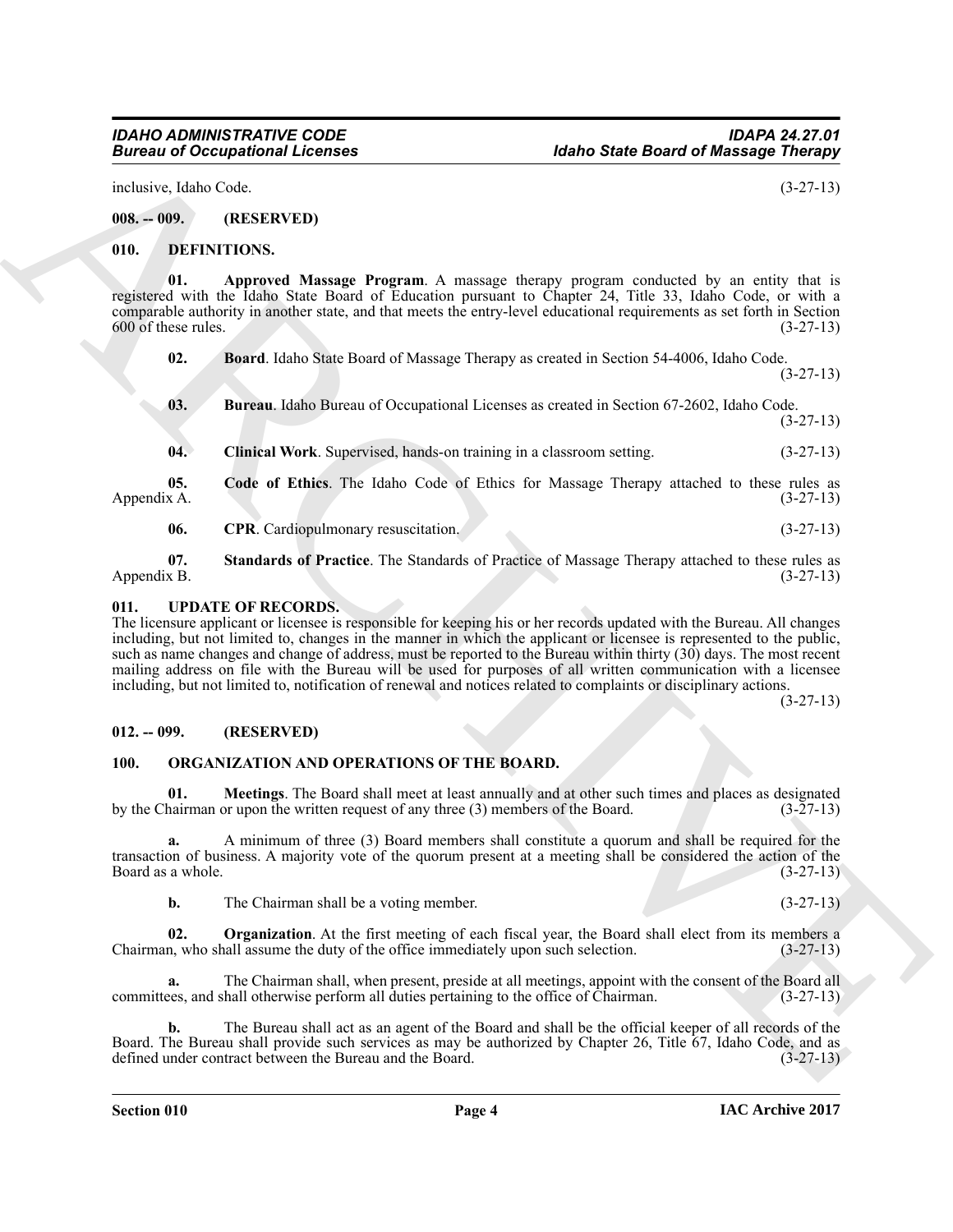## <span id="page-4-10"></span><span id="page-4-8"></span><span id="page-4-6"></span><span id="page-4-1"></span><span id="page-4-0"></span>**200. APPLICATION.**

# <span id="page-4-9"></span><span id="page-4-7"></span><span id="page-4-2"></span>**201. -- 249. (RESERVED)**

# <span id="page-4-21"></span><span id="page-4-18"></span><span id="page-4-17"></span><span id="page-4-16"></span><span id="page-4-13"></span><span id="page-4-12"></span><span id="page-4-11"></span><span id="page-4-3"></span>250. **FEES.**<br>Fees are establis

|                          | <b>Bureau of Occupational Licenses</b>                                                                                                                                                                                                                                                                                           | <b>Idaho State Board of Massage Therapy</b> |  |  |
|--------------------------|----------------------------------------------------------------------------------------------------------------------------------------------------------------------------------------------------------------------------------------------------------------------------------------------------------------------------------|---------------------------------------------|--|--|
| $101. - 199.$            | (RESERVED)                                                                                                                                                                                                                                                                                                                       |                                             |  |  |
| <b>200.</b>              | <b>APPLICATION.</b>                                                                                                                                                                                                                                                                                                              |                                             |  |  |
| 01.                      | Filing an Application. Applicants for licensure shall submit a complete application, verified under<br>oath, to the Board at its official address. The application shall be on the forms approved by the Board and submitted<br>together with the appropriate fee(s) and supporting documentation.                               | $(3-27-13)$                                 |  |  |
| 02.                      | Supplemental Documents. The applicant must provide or facilitate the provision of any<br>supplemental third party documents that may be required under the qualifications for the license being sought.                                                                                                                          | $(3-27-13)$                                 |  |  |
| 03.                      | Applications Must Be Complete. Applications shall not be considered complete until all required<br>information, documents, and fees are received by the Board.                                                                                                                                                                   | $(3-27-13)$                                 |  |  |
| 04.                      | Lack of Activity. If an applicant fails to respond to a Board request or an application has lacked<br>activity for twelve (12) consecutive months, the application on file with the Board will be deemed denied and will be<br>terminated upon a thirty (30) day written notice, unless good cause is demonstrated to the Board. | $(3-27-13)$                                 |  |  |
| $201. - 249.$            | (RESERVED)                                                                                                                                                                                                                                                                                                                       |                                             |  |  |
| 250.<br><b>FEES.</b>     | Fees are established in accordance with Section 54-4008, Idaho Code, as follows:                                                                                                                                                                                                                                                 | $(3-27-13)$                                 |  |  |
| 01.                      | <b>Application Fee.</b> Application fee is fifty dollars (\$50).                                                                                                                                                                                                                                                                 | $(3-27-13)$                                 |  |  |
| 02.                      | Original License Fee. Original license fee is sixty-five dollars (\$65).                                                                                                                                                                                                                                                         | $(3-24-17)$                                 |  |  |
| 03.                      | Annual Renewal Fee. Annual renewal fee is sixty-five dollars (\$65).                                                                                                                                                                                                                                                             | $(3-24-17)$                                 |  |  |
| 04.                      | License by Endorsement Fee. License by endorsement fee is seventy-five dollars (\$75). (3-27-13)                                                                                                                                                                                                                                 |                                             |  |  |
| 05.                      | Temporary License. Temporary license fee is twenty-five dollars (\$25).                                                                                                                                                                                                                                                          | $(3-24-17)$                                 |  |  |
| 06.                      | <b>Provisional Permit.</b> Provisional permit fee is twenty-five dollars (\$25).                                                                                                                                                                                                                                                 | $(3-24-17)$                                 |  |  |
| 07.                      | <b>Duplicate License Fee.</b> Duplicate license fee is ten dollars (\$10).                                                                                                                                                                                                                                                       | $(3-27-13)$                                 |  |  |
| 08.                      | Reinstatement Fee. Reinstatement fee is as provided in Section 67-2614, Idaho Code.                                                                                                                                                                                                                                              | $(3-24-16)$                                 |  |  |
| 09.                      | Examination Fee. The fee for those examinations administered by a third party administrator shall<br>be that fee determined by the administrator, and shall be paid directly to the administrator by the applicant. (3-27-13)                                                                                                    |                                             |  |  |
| 10.<br>will be refunded. | <b>Refund of Fees.</b> All fees are non-refundable except that, if a license is not issued, the license fee                                                                                                                                                                                                                      | $(3-27-13)$                                 |  |  |
| $251. - 299.$            | (RESERVED)                                                                                                                                                                                                                                                                                                                       |                                             |  |  |
| 300.                     | REQUIREMENTS FOR ORIGINAL LICENSURE.<br>The Board may grant a license to an applicant for licensure who completes an application as set forth in Section 200<br>of these rules and meets the following general, education, and examination requirements:                                                                         | $(3-27-13)$                                 |  |  |
| 01.                      | General.                                                                                                                                                                                                                                                                                                                         | $(3-27-13)$                                 |  |  |
| a.                       | An applicant must provide evidence of being at least eighteen (18) years of age.                                                                                                                                                                                                                                                 | $(3-27-13)$                                 |  |  |

# <span id="page-4-20"></span><span id="page-4-19"></span><span id="page-4-15"></span><span id="page-4-14"></span><span id="page-4-4"></span>**251. -- 299. (RESERVED)**

# <span id="page-4-22"></span><span id="page-4-5"></span>**300. REQUIREMENTS FOR ORIGINAL LICENSURE.**

<span id="page-4-23"></span>

| 01. General. | $(3-27-13)$ |
|--------------|-------------|
|              |             |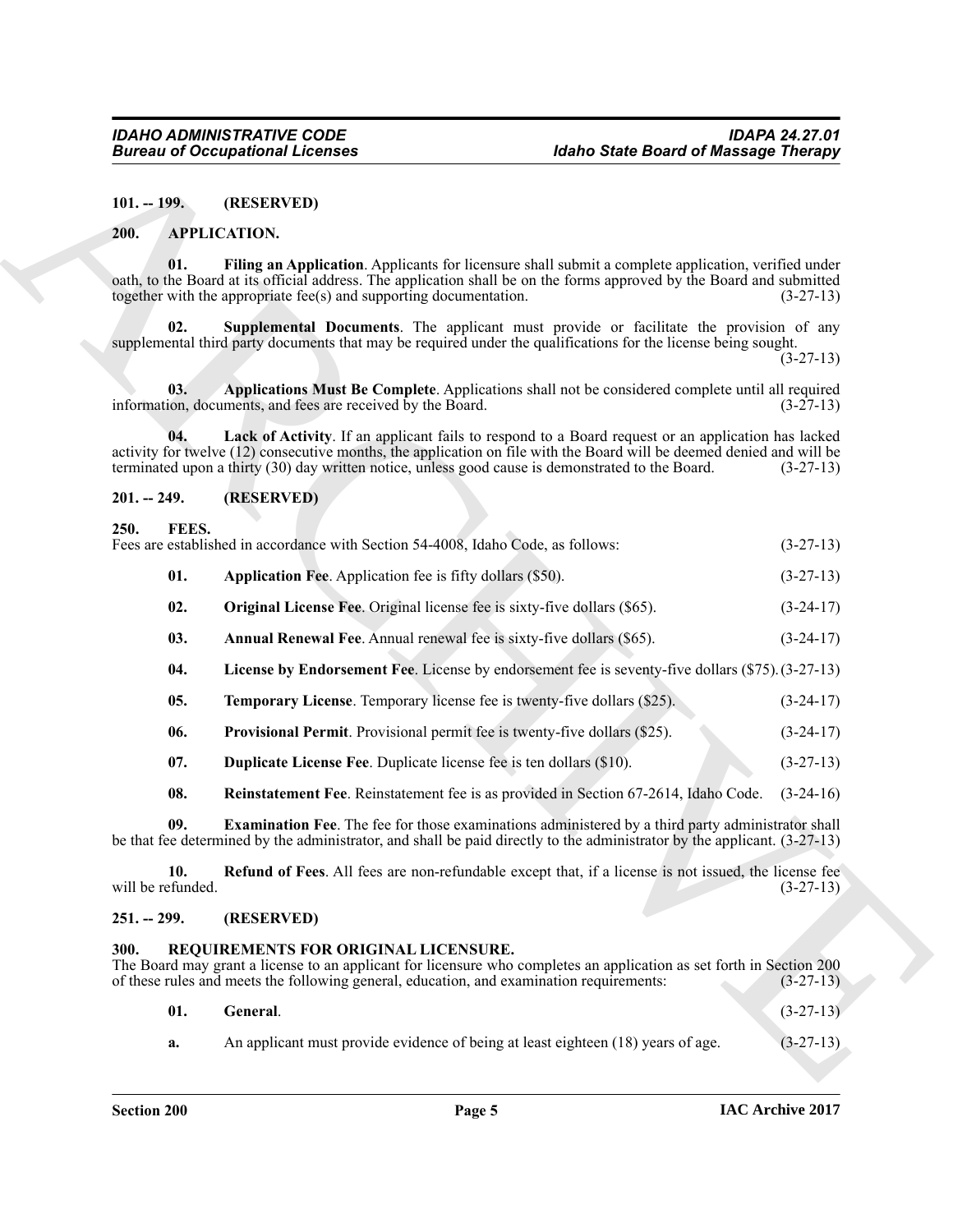**b.** An applicant must certify that he/she has not been found guilty, convicted, received a withheld judgment, or suspended sentence for a felony or a crime involving moral turpitude, or if the applicant has been found guilty, convicted, received a withheld judgment, or suspended sentence for such a crime, the applicant must submit a written statement of suitability for licensure as set forth in Section 306 of these rules. (3-27-13)

**c.** An applicant must certify that he/she has not been convicted of a crime under any municipal, state, or federal narcotic or controlled substance law, or if the applicant has been convicted of such a crime, the applicant must submit a written statement of suitability for licensure as set forth in Section 306 of these rules. (3-27-13)

**d.** An applicant must certify that he/she or his/her license has not been subject to any disciplinary action by a regulatory entity in another state, territory or country including, but not limited to, having an application for licensure denied. If the applicant or his/her license has been subject to discipline, the applicant must submit a written statement of suitability for licensure as set forth in Section 306 of these rules.  $(3-27-13)$ written statement of suitability for licensure as set forth in Section 306 of these rules.

<span id="page-5-6"></span>**02. Education**. Each applicant shall: (3-27-13)

<span id="page-5-7"></span>**a.** Certify that he/she has obtained a high school diploma or the equivalent; and  $(3-27-13)$ 

**b.** Present evidence satisfactory to the Board of having successfully completed an approved massage as defined in Section 010 of these rules.  $(3-27-13)$ program as defined in Section 010 of these rules.

**03. Examination**. Each applicant shall also present evidence satisfactory to the Board of having ally passed an approved examination. (3-27-13) successfully passed an approved examination.

# <span id="page-5-0"></span>**301. -- 304. (RESERVED)**

# <span id="page-5-3"></span><span id="page-5-1"></span>**305. APPROVED EXAMINATIONS.**

Approved examinations shall be the following examinations or another nationally recognized competency examination in massage therapy that is approved by the Board. (3-27-13) examination in massage therapy that is approved by the Board.

# **01. Approved Examinations**. (3-27-13)

**a.** Massage and Bodywork Licensing Examination (MBLEx) as administered by the Federation of State Massage Therapy Boards (FSMTB); (3-27-13)

**b.** National Certification Examination for Therapeutic Massage and Bodywork (NCETMB) or National Certification Examination for Therapeutic Massage (NCETM) as administered by the National Certification Board for Therapeutic Massage and Bodywork (NCBTMB), if taken before February 1, 2015. (3-24-17)

**c.** Other nationally recognized competency examinations in massage therapy that are approved by the Board. A written request for approval must be submitted to the Board together with supporting documentation as may be requested by the Board. (3-27-13)

<span id="page-5-5"></span>**02.** Successful Passage. A passing score, or successful passage of the exam, will be determined by the ministering the exam.  $(3-27-13)$ entity administering the exam.

<span id="page-5-4"></span>**03. Date of Exam**. The passage of the exam may have occurred prior to the effective date of these rules. (3-27-13)

# <span id="page-5-8"></span><span id="page-5-2"></span>**306. WRITTEN STATEMENT OF SUITABILITY FOR LICENSURE.**

**Europe and Conception Excelsion and the same state and the same of the Based of Musicipal Philosopher Conception and the same of the same of the same of the same of the same of the same of the same of the same of the sam** An applicant who or whose license has a conviction, finding of guilt, withheld judgment, or suspended sentence for a felony or crime involving moral turpitude, has a conviction for any crime under any municipal, state, or federal narcotic or controlled substance law, or has been subject to discipline in another state, territory or country must submit with his application a written statement and any supplemental information establishing his current suitability<br>for licensure. (3-27-13) for licensure.  $(3-27-13)$ 

<span id="page-5-9"></span>**01. Consideration of Factors and Evidence**. The Board shall consider the following factors or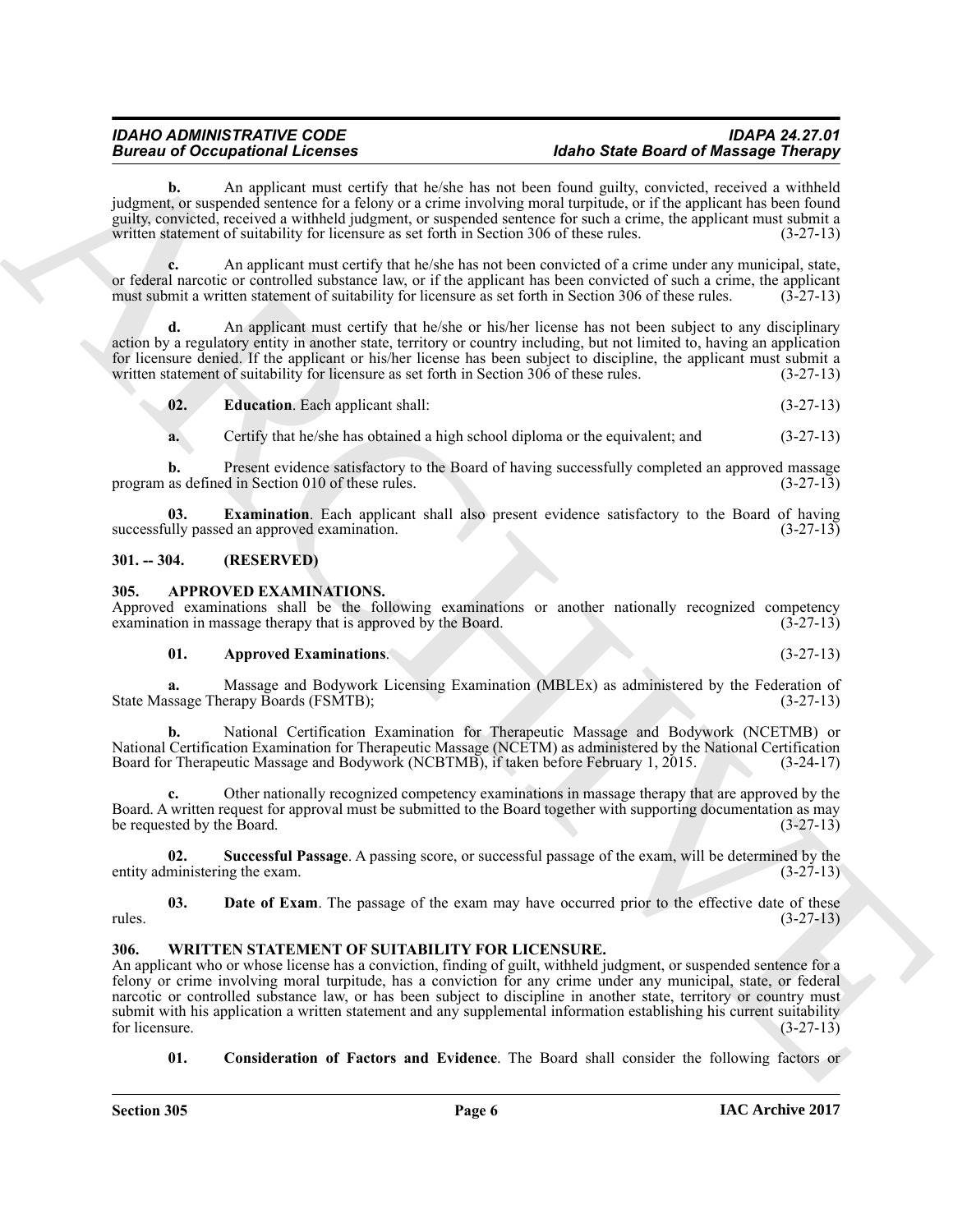# *IDAHO ADMINISTRATIVE CODE IDAPA 24.27.01 Idaho State Board of Massage Therapy*

|                                   | <b>Bureau of Occupational Licenses</b>                                                                                                                                                                                                                                                                                                                                                                                                                                                                                            | <b>Idaho State Board of Massage Therapy</b> |  |
|-----------------------------------|-----------------------------------------------------------------------------------------------------------------------------------------------------------------------------------------------------------------------------------------------------------------------------------------------------------------------------------------------------------------------------------------------------------------------------------------------------------------------------------------------------------------------------------|---------------------------------------------|--|
| evidence:                         |                                                                                                                                                                                                                                                                                                                                                                                                                                                                                                                                   | $(3-27-13)$                                 |  |
| a.                                | The severity or nature of the crime or discipline;                                                                                                                                                                                                                                                                                                                                                                                                                                                                                | $(3-27-13)$                                 |  |
| $\mathbf{b}$ .                    | The period of time that has passed since the crime or discipline under review;                                                                                                                                                                                                                                                                                                                                                                                                                                                    | $(3-27-13)$                                 |  |
| c.                                | The number or pattern of crimes or discipline or other similar incidents;                                                                                                                                                                                                                                                                                                                                                                                                                                                         | $(3-27-13)$                                 |  |
| d.<br>repetition;                 | The circumstances surrounding the crime or discipline that would help determine the risk of                                                                                                                                                                                                                                                                                                                                                                                                                                       | $(3-27-13)$                                 |  |
| e.                                | The relationship of the crime or discipline to the practice of massage therapy;                                                                                                                                                                                                                                                                                                                                                                                                                                                   | $(3-27-13)$                                 |  |
| f.<br>rehabilitation; and         | The applicant's activities since the crime or discipline under review, such as employment,<br>education, participation in treatment, payment of restitution, or any other factors that may be evidence of current                                                                                                                                                                                                                                                                                                                 | $(3-27-13)$                                 |  |
| g.                                | Any other information regarding rehabilitation or mitigating circumstances.                                                                                                                                                                                                                                                                                                                                                                                                                                                       | $(3-27-13)$                                 |  |
| 02.                               | Interview. The Board may, at its discretion, grant an interview of the applicant.                                                                                                                                                                                                                                                                                                                                                                                                                                                 | $(3-27-13)$                                 |  |
| 03.<br>suitability for licensure. | Applicant Bears the Burden. The applicant shall bear the burden of establishing his current                                                                                                                                                                                                                                                                                                                                                                                                                                       | $(3-27-13)$                                 |  |
| $307. - 309.$                     | (RESERVED)                                                                                                                                                                                                                                                                                                                                                                                                                                                                                                                        |                                             |  |
| 310.                              | REQUIREMENTS FOR LICENSURE BY ENDORSEMENT.<br>The Board may grant a license to an applicant for licensure by endorsement who completes an application as set forth<br>in Section 200 and meets the following requirements:                                                                                                                                                                                                                                                                                                        | $(3-27-13)$                                 |  |
| 01.                               | Holds a Current License. The applicant must be the holder of a current active license or certificate<br>in good standing in the profession, and at the level for which a license is being sought, issued by the authorized<br>regulatory entity in another state. The state must have licensing or certification requirements substantially equivalent<br>to or higher than those required for new applicants in Idaho. The certification of licensure or certification must be<br>received by the Board from the issuing agency; | $(3-27-13)$                                 |  |
| 02.<br>306 of these rules;        | Has Not Been Disciplined. The applicant or his/her license must have not been voluntarily<br>surrendered, revoked, or suspended by any regulatory entity. The Board may consider an applicant who, or whose<br>license, has been restricted, denied, sanctioned, or otherwise disciplined. If the applicant or his/her license has been<br>subject to discipline, the applicant must submit a written statement of suitability for licensure as set forth in Section                                                              | $(3-27-13)$                                 |  |
| 03.                               | Is of Good Moral Character. The applicant must not have been found guilty, convicted, received<br>a withheld judgment, or suspended sentence for any felony or any crime involving moral turpitude. If the applicant<br>has been found guilty, convicted, received a withheld judgment, or suspended sentence for such a crime the applicant<br>must submit a written statement of suitability for licensure as set forth in Section 306 of these rules; and                                                                      | $(3-27-13)$                                 |  |
| 04.<br>these rules.               | Has Not Been Convicted of a Drug Offense. The applicant must not have been convicted of any<br>crime under any municipal, state, or federal narcotic or controlled substance law. If the applicant has been convicted<br>of such a crime, the applicant must submit a written statement of suitability for licensure as set forth in Section 306 of                                                                                                                                                                               | $(3-27-13)$                                 |  |
| $311. - 319.$                     | (RESERVED)                                                                                                                                                                                                                                                                                                                                                                                                                                                                                                                        |                                             |  |
| 320.                              | TEMPORARY LICENSE.                                                                                                                                                                                                                                                                                                                                                                                                                                                                                                                |                                             |  |
|                                   |                                                                                                                                                                                                                                                                                                                                                                                                                                                                                                                                   |                                             |  |

# <span id="page-6-12"></span><span id="page-6-11"></span><span id="page-6-0"></span>**307. -- 309. (RESERVED)**

# <span id="page-6-7"></span><span id="page-6-6"></span><span id="page-6-4"></span><span id="page-6-1"></span>**310. REQUIREMENTS FOR LICENSURE BY ENDORSEMENT.**

# <span id="page-6-8"></span><span id="page-6-5"></span><span id="page-6-2"></span>**311. -- 319. (RESERVED)**

# <span id="page-6-10"></span><span id="page-6-9"></span><span id="page-6-3"></span>**320. TEMPORARY LICENSE.**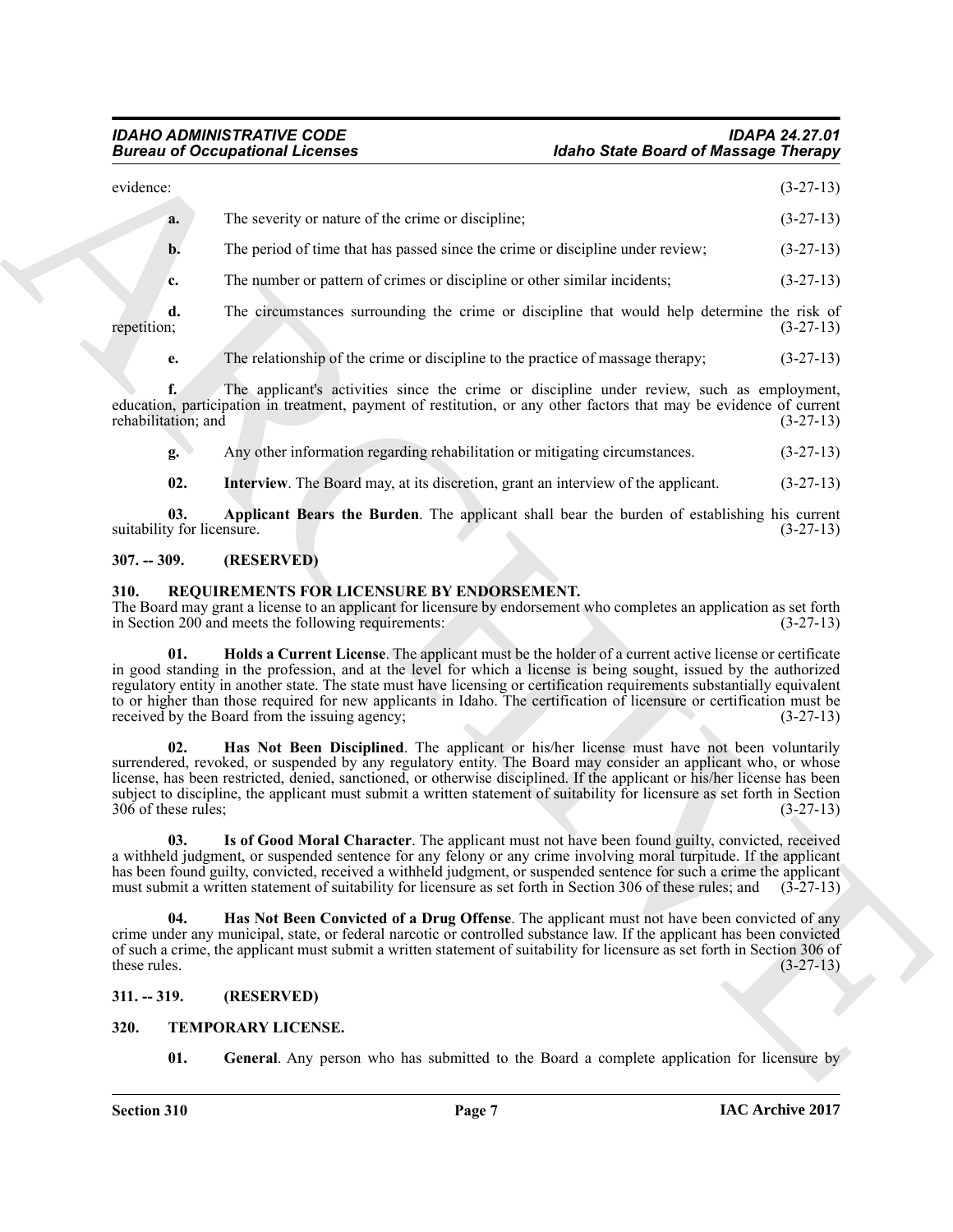examination under Section 54-4009, Idaho Code, or by endorsement under Section 54-4010, Idaho Code, together with the required fees, may apply for a temporary license to practice massage therapy while their application is being<br>processed by the Board. (3-24-17) processed by the Board.

<span id="page-7-10"></span>**02. Duration**. An applicant will be issued only one (1) temporary license that will be valid for a period not to exceed four (4) months or until the Board acts upon the licensure application, whichever occurs first.

(3-24-17)

# <span id="page-7-0"></span>**321. -- 329. (RESERVED)**

# <span id="page-7-4"></span><span id="page-7-1"></span>**330. PROVISIONAL PERMIT.**

Upon application to the Board and payment of the required fees, an applicant may be issued a provisional permit to practice massage therapy if the applicant meets all the requirements for licensure under section 54-4009, Idaho Code, except for having successfully passed a nationally recognized competency examination in massage therapy that is approved by the Board as described in Subsection 305.01. (3-24-17)

<span id="page-7-6"></span>**01. General**. A provisional permit will be issued subject to the following conditions: (3-24-17)

**a.** The applicant must certify that the applicant will take the next scheduled examination for licensure approved by the Board, and that the applicant has not failed two (2) previous examinations for licensure; and

(3-24-17)

**b.** A licensed massage therapist certifies to the Board that the applicant will practice massage therapy er the supervision of the licensed massage therapist while both are in the same location. (3-24-17) only under the supervision of the licensed massage therapist while both are in the same location.

<span id="page-7-5"></span>**02. Duration and Renewal**. An applicant will be issued only one (1) provisional permit that shall be valid for a period not to exceed six (6) months or until the applicant is issued a temporary license or the Board acts upon the massage therapist license application, whichever occurs first. A provisional permit may only be renewed<br>once upon a showing of good cause. (3-24-17) once upon a showing of good cause.

# <span id="page-7-2"></span>**331. -- 399. (RESERVED)**

# <span id="page-7-7"></span><span id="page-7-3"></span>**400. RENEWAL OR EXPIRATION OF LICENSE.**

<span id="page-7-9"></span>A license expires on the license holder's birth date. The individual must annually renew the license before the license holder's birth date. Licenses not so renewed will be immediately canceled in accordance with Section 67-2614, Idaho<br>(3-27-13) Code. (3-27-13)

**Example 20 Cocagion and Theorems**<br> **Example 200 Cocagion and Example 200 <b>Cocagion and Example 200 Cocagion and Cocagion and Cocagion and Cocagion and Cocagion and Cocagion and Cocagion and Cocagion and Cocagion and 01. Renewal**. A license must be renewed before it expires by submitting a complete application for renewal on forms approved by the Board together with the renewal fee. As part of a complete renewal application, the licensee will attest to completion of the required continuing education pursuant to Section 500 of these rules. False attestation of satisfaction of the continuing education requirements on a renewal application shall subject the licensee to disciplinary action, including revocation. (3-27-13)

<span id="page-7-8"></span>**02.** Reinstatement. A license that has been canceled for failure to renew may be reinstated in (3-27-13) (3-27-13) accordance with Section 67-2614, Idaho Code.

Within five (5) years of cancellation, an applicant seeking reinstatement must submit to the Board evidence that the applicant has completed the required continuing education together with a complete renewal application and appropriate fee(s). (3-27-13) application and appropriate fee $(s)$ .

i. The applicant must submit evidence of completion of continuing education hours totaling the hours required at the time of cancellation and for each year the license was canceled. (3-27-13)

ii. The applicant must pay a reinstatement fee as set forth in Section 250 of these rules. (3-24-16)

**b.** After five (5) years of cancellation, the applicant will be treated as a new applicant, and application shall be made on the same forms and in the same manner as an application for an original license in accordance with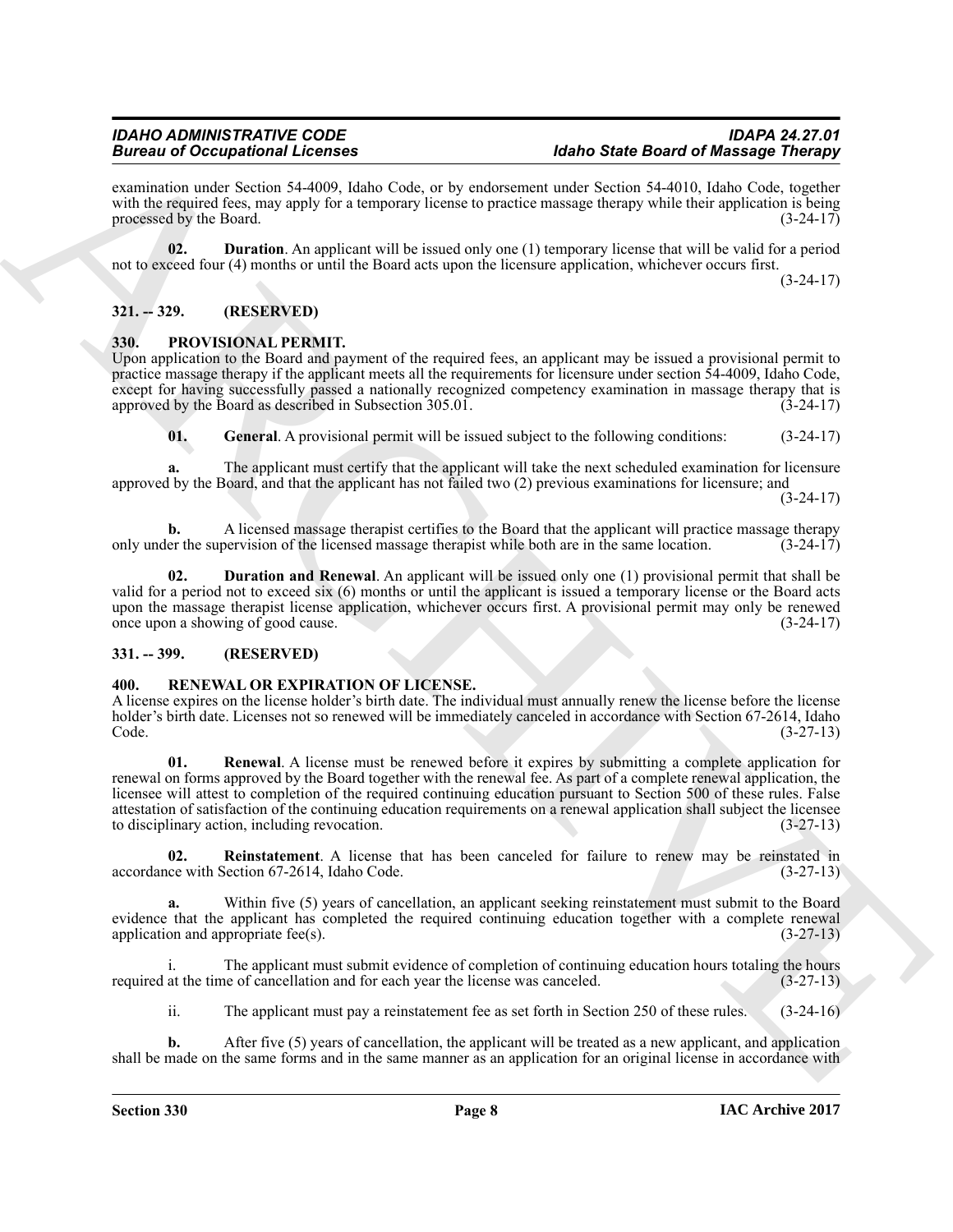Section 200 of these rules. (3-27-13)

# <span id="page-8-0"></span>**401. -- 499. (RESERVED)**

# <span id="page-8-5"></span><span id="page-8-1"></span>**500. CONTINUING EDUCATION.**

All licensees must comply with the following continuing education requirements:  $(3-27-13)$ 

**Requirement**. Beginning with the second renewal of their license, a licensee shall be required to complete a minimum of six (6) hours of continuing education, which shall include one (1.0) hour in ethics, within the preceding twelve (12) months that meet the requirements in Sections 501, 502 and 503 of these rules. (3-27-13)

<span id="page-8-9"></span>**a.** An hour is defined as fifty (50) minutes out of each sixty (60) minute segment. (3-27-13)

**b.** Continuing education credit will only be given for actual time in attendance or for the time spent participating in the educational activity. (3-27-13)

**c.** The educational course setting may include a classroom, conference, seminar, on-line or a virtual classroom.  $(3-27-13)$  $\alpha$ classroom. (3-27-13)

**d.** If the licensee completes two (2) or more courses having substantially the same content during any one (1) renewal period, the licensee will only receive continuing education credit for one (1) of the courses.

(3-27-13)

<span id="page-8-7"></span>**02. Documentation**. Each licensee shall maintain documentation verifying continuing education course attendance and curriculum, or completion of the educational activity for a period of five (5) years from the date of completion. This documentation will be subject to audit by the Board. (3-27-13) date of completion. This documentation will be subject to audit by the Board.

**Example 20** Comparisons *Licences* **(see Section of Massage Thomas**)<br>
Structure 200, (a) EXP. (1) Comparisons (example) and the example of the example of the example of the example of the example of the example of the ex **a.** Documented evidence of meeting the continuing education course requirement shall be in the form of a certificate or letter from the sponsoring entity that includes verification of attendance by the licensee, the title of the activity, the subject material covered, the dates and number of hours credited, and the presenter's full name and professional credentials. Documented evidence of completing a continuing education activity shall be in such form as<br>to document both completion and date of the activity. (3-27-13) to document both completion and date of the activity.

**b.** A licensee must submit the verification documentation to the Board, if requested by the Board. In the event a licensee fails to provide the Board with acceptable documentation of the hours aftested to on the renewal application, the licensee may be subject to disciplinary action. (3-27-13) application, the licensee may be subject to disciplinary action.

<span id="page-8-10"></span>**03. Waiver**. The Board may waive the requirements of this rule for reasons of individual hardship, including health or other good cause. The licensee should request the waiver in advance of renewal and must provide any information requested by the Board to assist in substantiating hardship cases. This waiver is granted at the sole discretion of the Board. (3-27-13) discretion of the Board.

<span id="page-8-6"></span>**04. Carryover of Continuing Education Hours**. Continuing education hours not claimed in the current renewal year may be claimed in the next renewal year. A maximum of six (6) hours may be carried forward from the immediately preceding year, and may not be carried forward more than one renewal year. (3-27-13) from the immediately preceding year, and may not be carried forward more than one renewal year.

<span id="page-8-8"></span>**05.** Exemption. A licensee is exempt from the continuing education requirements under this Section for the period between the initial issuance of the original license and the first expiration date of that license.

 $(3-27-13)$ 

# <span id="page-8-3"></span><span id="page-8-2"></span>**501. APPROVAL OF CONTINUING EDUCATION COURSES.**

Approved continuing education courses shall be those courses and programs that meet the requirements of these rules, and are approved, sponsored, or provided by the following entities or organizations, or otherwise approved by the Board: (3-27-13) the Board:  $(3-27-13)$ 

<span id="page-8-4"></span>**01. A College or University**. Accredited by a nationally recognized accrediting agency as recognized nited States Secretary of Education; (3-27-13) by the United States Secretary of Education;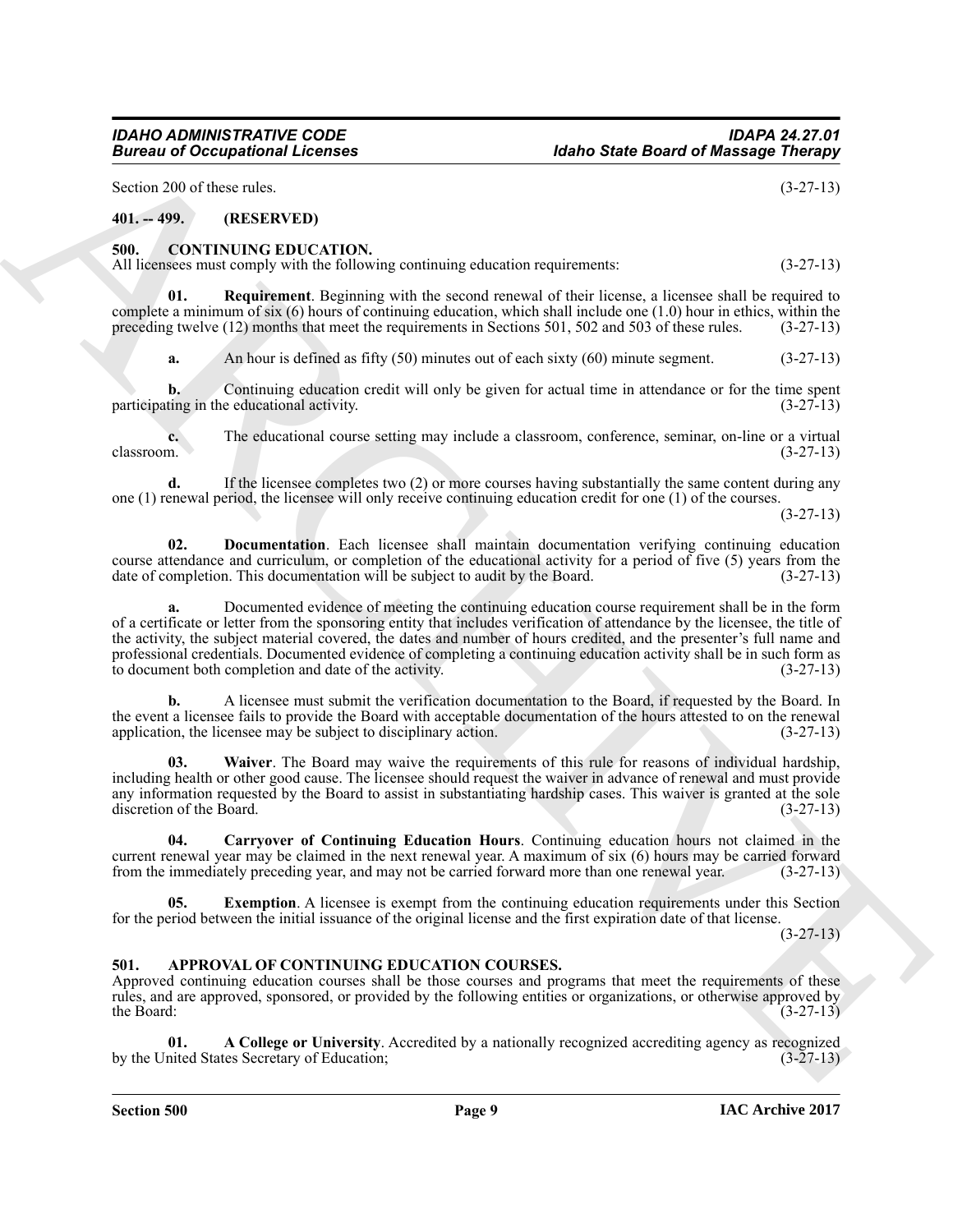<span id="page-9-5"></span><span id="page-9-4"></span><span id="page-9-2"></span>

| 02.                | <b>Federal, State or Local Governmental Entities: and</b> | $(3-27-13)$ |
|--------------------|-----------------------------------------------------------|-------------|
| $\blacksquare$ 03. | <b>National and State Massage Therapy Associations.</b>   | $(3-27-13)$ |

| <b>Bureau of Occupational Licenses</b>                                                                                                                                                                                                                                                                                                                                                                                                               |                                                                                                                                                                                                                                                                                                                                   | <b>Idaho State Board of Massage Therapy</b> |             |
|------------------------------------------------------------------------------------------------------------------------------------------------------------------------------------------------------------------------------------------------------------------------------------------------------------------------------------------------------------------------------------------------------------------------------------------------------|-----------------------------------------------------------------------------------------------------------------------------------------------------------------------------------------------------------------------------------------------------------------------------------------------------------------------------------|---------------------------------------------|-------------|
| 02.                                                                                                                                                                                                                                                                                                                                                                                                                                                  | Federal, State or Local Governmental Entities; and                                                                                                                                                                                                                                                                                |                                             | $(3-27-13)$ |
| 03.                                                                                                                                                                                                                                                                                                                                                                                                                                                  | <b>National and State Massage Therapy Associations.</b>                                                                                                                                                                                                                                                                           |                                             | $(3-27-13)$ |
| 04.                                                                                                                                                                                                                                                                                                                                                                                                                                                  | Provider Course Approval. Other courses may be approved by the Board based upon<br>documentation submitted by a continuing education provider. Requests for approval of courses made by the provider<br>must be submitted on a form approved by the Board that includes:                                                          |                                             | $(3-27-13)$ |
| a.                                                                                                                                                                                                                                                                                                                                                                                                                                                   | The nature and subject of the course and its relevancy to the practice of massage therapy; $(3-27-13)$                                                                                                                                                                                                                            |                                             |             |
| b.                                                                                                                                                                                                                                                                                                                                                                                                                                                   | The name of instructor( $s$ ) and their qualifications;                                                                                                                                                                                                                                                                           |                                             | $(3-27-13)$ |
| $c_{\star}$                                                                                                                                                                                                                                                                                                                                                                                                                                          | The date, time and location of the course;                                                                                                                                                                                                                                                                                        |                                             | $(3-27-13)$ |
| d.                                                                                                                                                                                                                                                                                                                                                                                                                                                   | The specific agenda for the course;                                                                                                                                                                                                                                                                                               |                                             | $(3-27-13)$ |
| е.                                                                                                                                                                                                                                                                                                                                                                                                                                                   | The number of continuing education hours requested;                                                                                                                                                                                                                                                                               |                                             | $(3-27-13)$ |
| f.                                                                                                                                                                                                                                                                                                                                                                                                                                                   | The procedures for verification of attendance; and                                                                                                                                                                                                                                                                                |                                             | $(3-27-13)$ |
| g.                                                                                                                                                                                                                                                                                                                                                                                                                                                   | Other information as may be requested by the Board.                                                                                                                                                                                                                                                                               |                                             | $(3-27-13)$ |
| h.                                                                                                                                                                                                                                                                                                                                                                                                                                                   | Upon review of all information requested, the Board may deny any request for a course that does<br>not meet the requirements of Idaho law or rule. Board approval of a course shall be granted for a period not to exceed<br>five (5) years, or until the course materials or instructors are changed, whichever may occur first. |                                             | $(3-27-13)$ |
| Licensee Course Approval. Other courses may be approved by the Board based upon<br>05.<br>documentation submitted by the licensee. All requests for approval must be made to the Board in writing and include<br>the nature and subject of the course and its relevancy to the practice of massage therapy, name of instructor(s) and<br>their qualifications, date, time and location of the course, and procedures for verification of attendance. |                                                                                                                                                                                                                                                                                                                                   |                                             | $(3-27-13)$ |
| 502.                                                                                                                                                                                                                                                                                                                                                                                                                                                 | <b>CONTINUING EDUCATION ACTIVITIES.</b><br>The following educational activities shall qualify for continuing education as set forth:                                                                                                                                                                                              |                                             | $(3-27-13)$ |
| 01.                                                                                                                                                                                                                                                                                                                                                                                                                                                  | Teaching a Course For The First Time, Not to Exceed Six Hours. A report must be submitted,<br>including the name of the course, course outline, qualifications for teaching, number of hours taught, number of<br>participants taught, date and location of the training.                                                         |                                             | $(3-27-13)$ |
| 02.                                                                                                                                                                                                                                                                                                                                                                                                                                                  | Publishing Articles or Books. The hours awarded as determined at the discretion of the Board.                                                                                                                                                                                                                                     |                                             | $(3-27-13)$ |
| 03.<br>summarizing the study content.                                                                                                                                                                                                                                                                                                                                                                                                                | Self Study. Using books, audio tapes, video tapes, DVD's, research materials, professional<br>publications, online sources, and/or other electronic sources/methods documented by a type-written two-page report                                                                                                                  |                                             | $(3-27-13)$ |
| CONTENT OF CONTINUING EDUCATION.<br>503.<br>The content of continuing education activities and course content must be germane to the practice of massage therapy<br>as defined in Section 54-4002, Idaho Code, and courses in ethics must also be specific to legal issues, law, standards<br>of practice, or ethics.                                                                                                                                |                                                                                                                                                                                                                                                                                                                                   |                                             | $(3-27-13)$ |
| 01.<br>limited to:                                                                                                                                                                                                                                                                                                                                                                                                                                   | Continuing Education. Content germane to the practice of massage therapy includes, but is not                                                                                                                                                                                                                                     |                                             | $(3-27-13)$ |
| a.<br>populations.                                                                                                                                                                                                                                                                                                                                                                                                                                   | Applications of massage and bodywork therapy for specific needs, conditions, or client                                                                                                                                                                                                                                            |                                             | $(3-27-13)$ |
|                                                                                                                                                                                                                                                                                                                                                                                                                                                      |                                                                                                                                                                                                                                                                                                                                   |                                             |             |

# <span id="page-9-11"></span><span id="page-9-9"></span><span id="page-9-8"></span><span id="page-9-3"></span><span id="page-9-0"></span>**502. CONTINUING EDUCATION ACTIVITIES.**

# <span id="page-9-10"></span><span id="page-9-7"></span><span id="page-9-6"></span><span id="page-9-1"></span>**503. CONTENT OF CONTINUING EDUCATION.**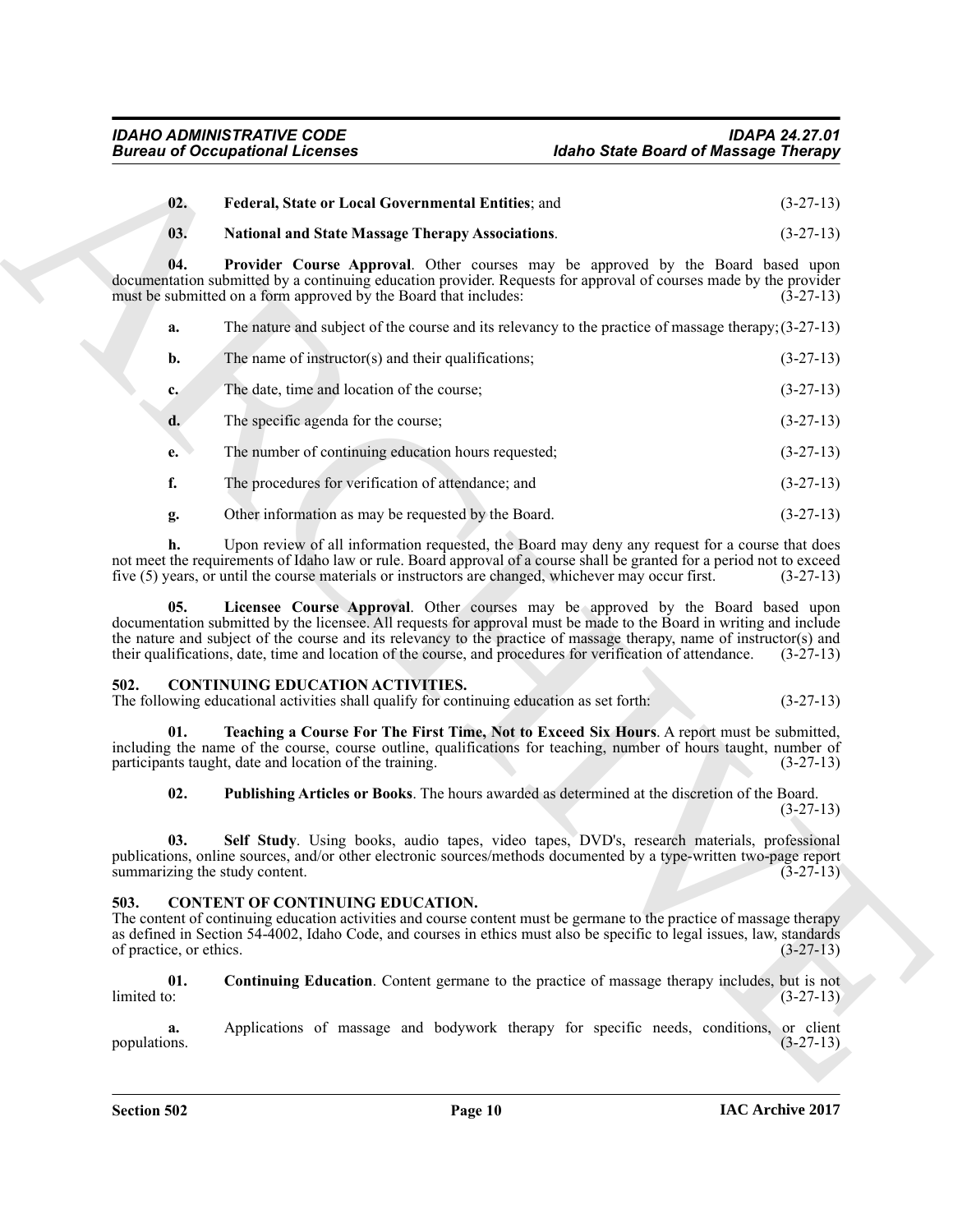(3-27-13)

**b.** Client assessment protocols, skills for client record keeping, strategies for interfacing with other reproviders.  $(3-27-13)$ health care providers.

**c.** Use of external agents such as water, sound, heat, cold, or topical applications of plant or mineralbased substances. (4-11-15)

**d.** Body-centered or somatic psychology, psychophysiology, or interpersonal skills which may include communication skills, boundary functions, dual relationships, transference, counter-transference, and projection.

| Standards of practice, professional ethics, or state laws. | $(3-27-13)$ |
|------------------------------------------------------------|-------------|

**f.** Strategies for the marketing of massage and bodywork therapy practices. (3-27-13)

**g.** Theory or practice of ergonomics as applied to therapists or clients. (3-27-13)

**h.** Hygiene, methods of infectious disease control, organization and management of the treatment (3-27-13) environment. (3-27-13)

**i.** Body sciences, which may include anatomy, physiology, kinesiology or pathology, as they apply to massage therapy.  $(3-27-13)$ 

<span id="page-10-3"></span>**j.** Certified CPR or first aid training. (3-27-13)

# <span id="page-10-0"></span>**504. -- 599. (RESERVED)**

# <span id="page-10-1"></span>**600. EDUCATIONAL PROGRAM STANDARDS.**

**Bureau of Occupations I. February 1681 and 2016 Barrel Barrel of Missingic Thiongy<br>
health cale good that the state of the containing the state of the containing state of the state of the containing the containing the co** Approved educational programs shall be those programs conducted by an entity that meet the definition in Section 010 and that consist of a minimum of five hundred (500) hours of in-class supervised hours of coursework and clinical work that meets the following entry-level educational standards: (3-27-13)

**01.** Coursework Content and Hours. Coursework must include the following content areas and n hours: (3-27-13) minimum hours:

<span id="page-10-5"></span>**a.** Two hundred (200) hours in massage and bodywork assessment, theory, and application; (3-27-13)

**b.** One hundred twenty-five (125) hours in body systems including anatomy, physiology, and kinesiology; (3-27-13) kinesiology; (3-27-13)

| Forty (40) hours in pathology; |  | $(3-27-13)$ |
|--------------------------------|--|-------------|
|                                |  |             |

**d.** Twenty-five (25) hours in business and ethics; and (3-27-13)

<span id="page-10-4"></span>**02.** Clinical Work. A minimum of one hundred ten (110) hours must be clinical work. (3-27-13)

**a.** Students shall not be permitted to render any clinical services to clients until students have d at least twenty percent (20%) of the required hours of instruction. (3-27-13) completed at least twenty percent  $(20\%)$  of the required hours of instruction.

<span id="page-10-7"></span><span id="page-10-6"></span>**b.** All clinical services shall be performed under the supervision of a person fully licensed.  $(3-27-13)$ 

# <span id="page-10-2"></span>**601. SUPERVISION.**

**01. Supervision of Clinical Work**. The supervising massage therapist must consult with the student, evaluate student performance and be physically present and available to render direction in person and on the premises where massage therapy is being provided. (4-11-15) premises where massage therapy is being provided.

<span id="page-10-8"></span>**02. Supervision of Fieldwork**. The supervising massage therapist must be available to render direction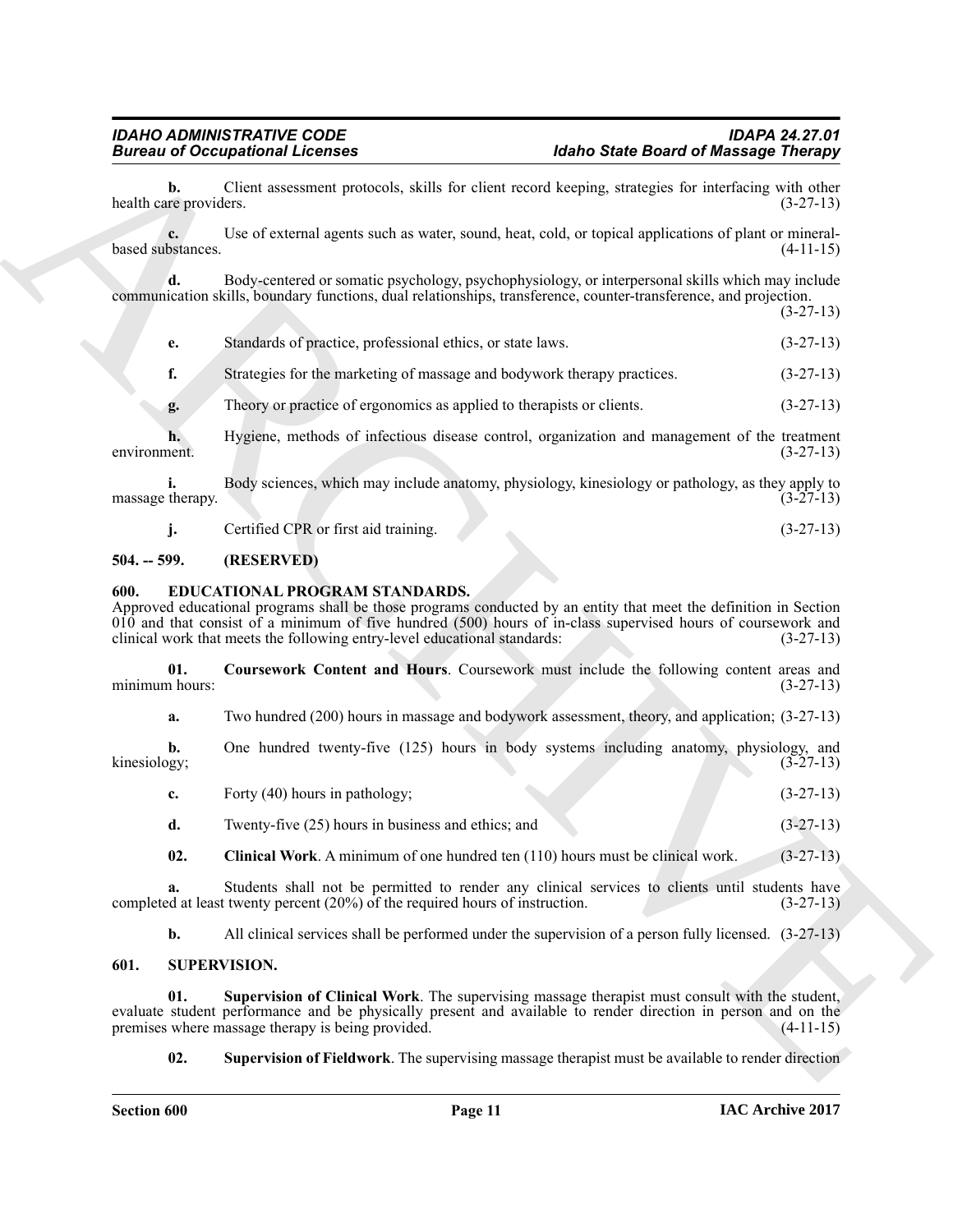either in person or by means of telecommunications but is not required to be physically present on the premises where massage therapy is being provided. (4-11-15) massage therapy is being provided.

# <span id="page-11-0"></span>**602. -- 699. (RESERVED)**

# <span id="page-11-16"></span><span id="page-11-1"></span>**700. SCOPE OF PRACTICE.**

All licensees shall practice in a competent manner consistent with their level of education, training, and experience. (3-27-13)

# <span id="page-11-2"></span>**701. -- 749. (RESERVED)**

# <span id="page-11-17"></span><span id="page-11-3"></span>**750. STANDARDS OF PRACTICE.**

All licensees shall comply with the Idaho Standards of Practice for Massage Therapy as approved by the Board and attached as Appendix B. (3-27-13) attached as Appendix B. (3-27-13)

<span id="page-11-4"></span>**751. -- 799. (RESERVED)**

# <span id="page-11-9"></span><span id="page-11-5"></span>**800. CODE OF ETHICS.**

All licensees shall comply with the Code of Ethics for Massage Therapy as approved by the Board and attached to these rules as Appendix A. (3-27-13) these rules as Appendix A.

# <span id="page-11-6"></span>**801. -- 899. (RESERVED)**

# <span id="page-11-10"></span><span id="page-11-7"></span>**900. DISCIPLINE.**

**Example 20 Comparison in Liensens**<br>
School and *RC* parameteristics but a net conced to be phrased to the set of Maximizer intervalse of the set of the set of the set of the set of the set of the set of the set of the se If the Board determines that grounds for discipline exist for violations of Title 54, Chapter 40, Idaho Code, violations of these rules, or both, it may impose disciplinary sanctions against the licensee including, without limitation, any or all of the following:  $(3-27-13)$ all of the following:

<span id="page-11-13"></span>

| 01. | <b>Refuse License</b> . Refuse to issue, renew, or reinstate a license; |  |  |  | $(3-27-13)$ |
|-----|-------------------------------------------------------------------------|--|--|--|-------------|
|-----|-------------------------------------------------------------------------|--|--|--|-------------|

- <span id="page-11-15"></span>**02.** Revoke License. Revoke or suspend the licensee's license(s); (3-27-13)
- <span id="page-11-14"></span><span id="page-11-12"></span><span id="page-11-11"></span>**03. Restrict License**. Condition, restrict, or limit the licensee's practice, license, or both; (3-27-13)

**04. Administrative Fine**. Impose an administrative fine not to exceed one thousand dollars (\$1,000) for each violation of the Board's laws or rules; and

**05.** Licensee Costs. Order a licensee to pay the costs and fees incurred by the Board in the tion, prosecution, or both, of the licensee for violation(s) of the Board's laws, rules, or both. (3-27-13) investigation, prosecution, or both, of the licensee for violation(s) of the Board's laws, rules, or both.

# <span id="page-11-8"></span>**901. -- 999. (RESERVED)**

# **IDAHO BOARD OF MASSAGE THERAPY CODE OF ETHICS -- APPENDIX A**

Preamble: This Code of Ethics is a summary statement of the standards of conduct that define ethical practice of massage therapy. All licensees are responsible for maintaining and promoting ethical practice.

A licensee shall:

**1.** Conduct all business and professional activities honestly and within their scope of practice and all applicable legal and regulatory requirements.

**2.** Inform clients of the limitations of the licensee's practice, the limitations of massage therapy, and the contraindications for massage therapy.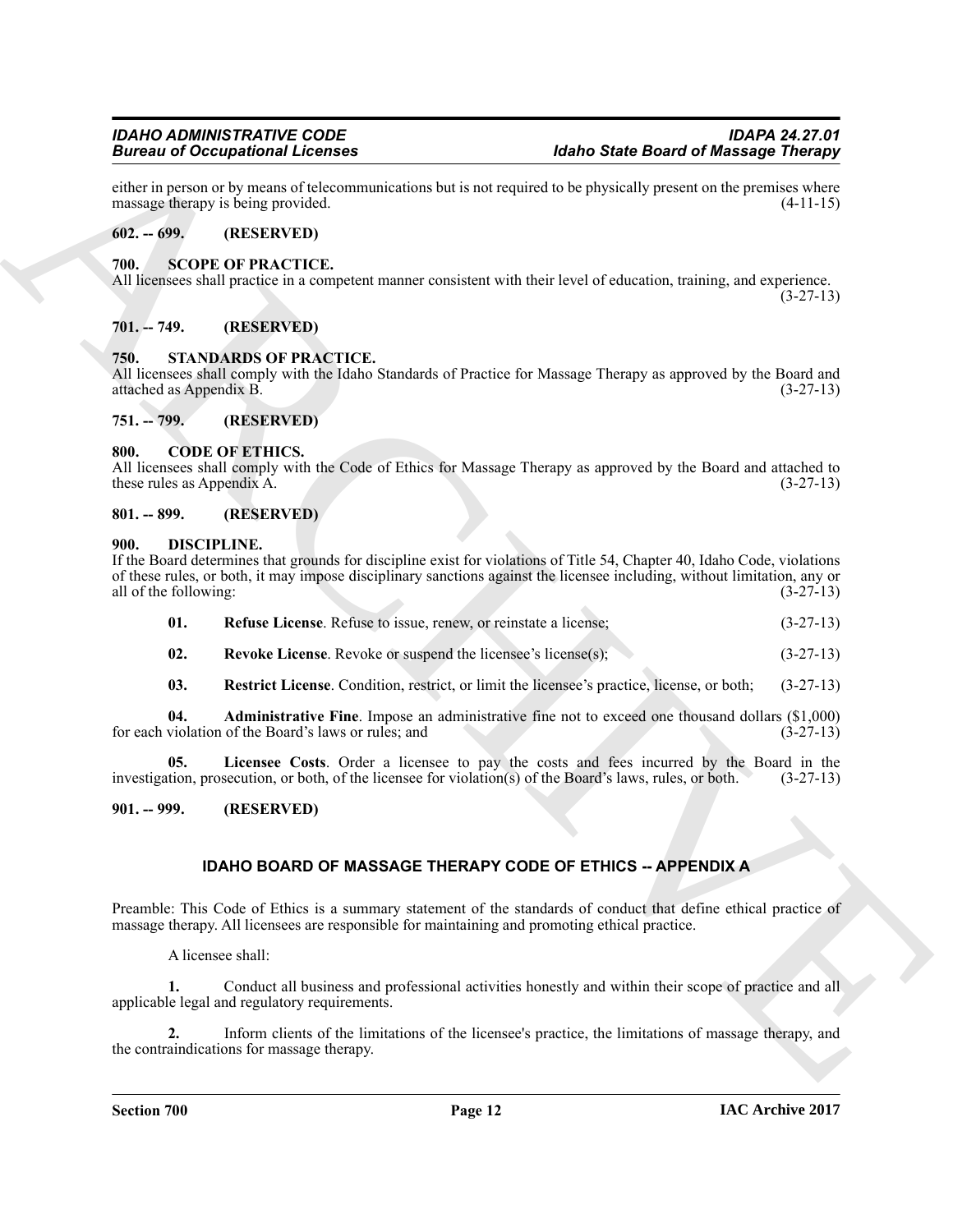**3.** Refer the client to other professionals or services if the treatment or service is beyond the licensee's scope of practice.

**Europe of Alexandromia Licensins**<br> **Europe of Alexandromia Licensins**<br> **Europe of Alexandromia Licensins** is a set of alternation of the United State Based of Maximization Control in<br> **EVALUATION ARCHIVE EXECUTION CO 4.** Not engage in any sexual conduct, sexual activities, or sexualizing behavior involving a client, even if the client attempts to sexualize the relationship. Sexual activity includes any verbal and/or nonverbal behavior for the purpose of soliciting, receiving, or giving sexual gratification.

**5.** Be truthful in advertising and marketing, and not misrepresent services, charges for services, credentials, training, experience or results.

**6.** Safeguard the confidentiality of all client information, unless disclosure is requested by the client in writing or as allowed or required by law.

**7.** Obtain informed and voluntary consent from clients.

**8.** Allow a client the right to refuse, modify or terminate treatment regardless of prior consent given.

**9.** Provide draping and treatment in a way that ensures the safety, comfort, and privacy of the client.

**10.** Possess the right to refuse to treat any person or part of the body.

**11.** Refuse any gifts or benefits that are intended to influence a referral, decision, treatment or the professional relationship between the licensee and the client.

**12.** Report to the Idaho Board of Massage Therapy any unlicensed practice of massage therapy, and any evidence indicating unethical, incompetent or illegal acts committed by a licensee or individual.

**13.** Do no harm to the physical, mental, and emotional well being of clients.

# **IDAHO BOARD OF MASSAGE THERAPY STANDARDS OF PRACTICE -- APPENDIX B**

# **Standard I: Professionalism**

In his/her professional role the licensee shall:

**1.** Cooperate with any Board investigation regarding any alleged violation of the Massage Therapy law or rules.

**2.** Use professional verbal, nonverbal, and written communications.

**3.** Provide an environment that is safe for the client and which meets all legal requirements for health and safety.

**4.** Use standard precautions to ensure professional hygienic practices and maintain a level of personal hygiene appropriate for practitioners in the therapeutic setting.

**5.** Wear clothing that is clean and professional.

**6.** Obtain voluntary and informed consent from the client, or written informed consent from client's legal guardian, prior to initiating the treatment plan.

**7.** If applicable, conduct an accurate needs assessment, develop a plan of care with the client, and update the plan as needed.

**8.** Use appropriate draping to protect the client's physical and emotional privacy. When clients remain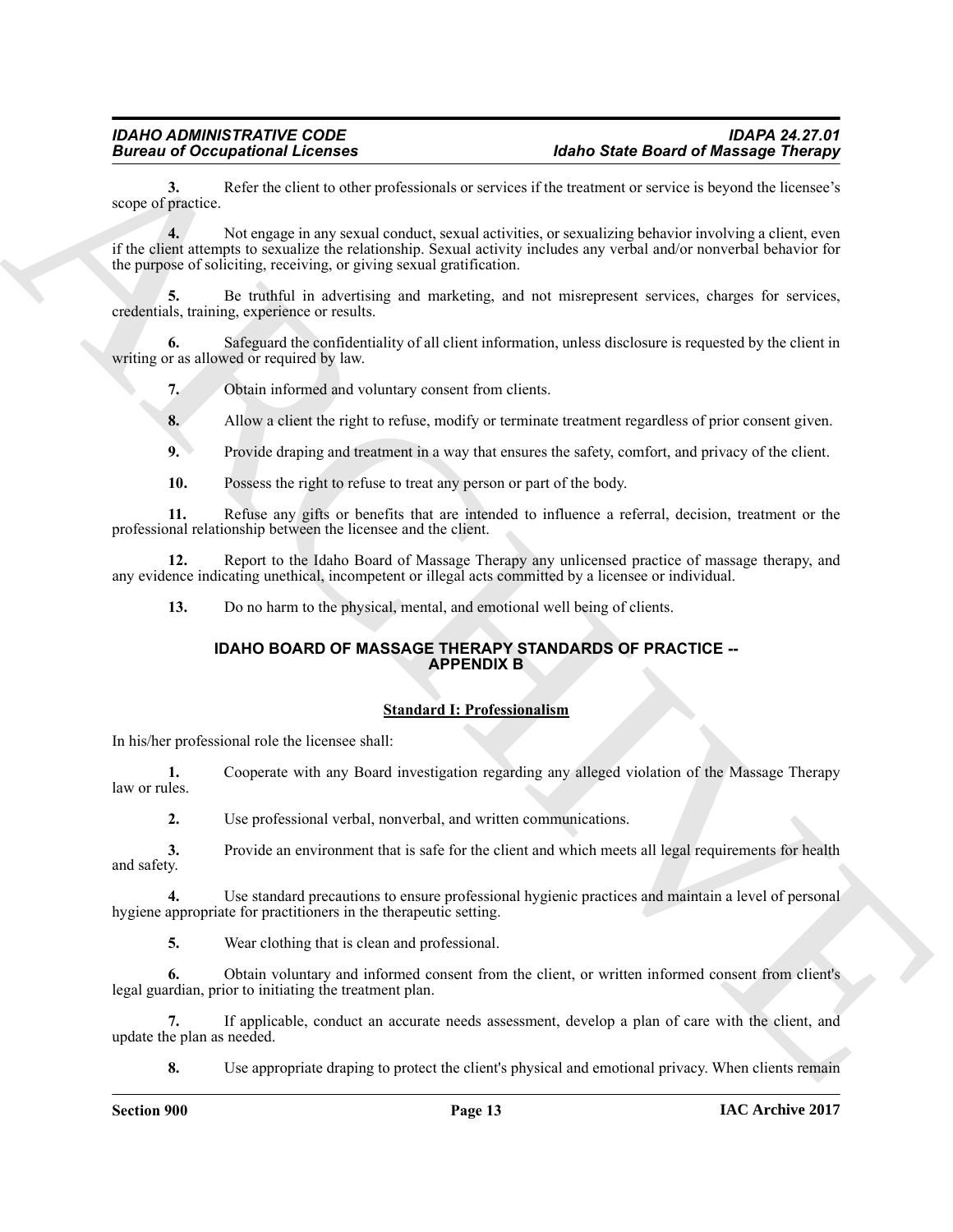# *IDAHO ADMINISTRATIVE CODE IDAPA 24.27.01 Idaho State Board of Massage Therapy*

dressed for seated massage or sports massage, draping is not required.

**9.** Not practice under the influence of alcohol, drugs, or any illegal substances, with the exception of legal or prescribed dosage of medication which does not impair the licensee.

# **Standard II: Legal and Ethical Requirements**

In his/her professional role the licensee shall:

**1.** Maintain accurate and complete client billing and records. Client Records includes notes written by a licensee and kept in a separate client file that indicates the date of the session, areas of complaint as stated by client, and observations made and actions taken by the licensee.

**2.** Report within thirty (30) days to the Idaho Board of Massage Therapy any felony or misdemeanor criminal convictions of the licensee.

# **Standard III: Confidentiality**

In his/her professional role the licensee shall:

**Biomato of Occupations I Licenses**<br> **Mathe State Based of Maximizers**<br> **Mathematics of the state of the state of the state of the state of the state of the state of the state of the state of the state of the state of the 1.** Protect the confidentiality of the client's identity in conversations, all advertisements, and any and all other matters unless disclosure of identifiable information is requested or permitted by the client in writing or is required or allowed by law.

**2.** Protect the interests of clients who are minors or clients who are unable to give voluntary and informed consent by securing written informed consent from an appropriate third party or guardian.

- **3.** Solicit only information that is relevant or reasonable to the professional relationship.
- **4.** Maintain the client files for a minimum period of seven (7) years.
- **5.** Store and dispose of client files in a secure manner.

# **Standard IV: Business Practices**

In his/her professional role the licensee shall:

**1.** Not use sensational, sexual, or provocative language and/or pictures to advertise or promote their business.

**2.** Display/discuss a schedule of fees in advance of the session that is clearly understood by the client or potential client.

**3.** Make financial arrangements in advance that are clearly understood by, and safeguard the best interests of, the client or consumer.

# **Standard V: Roles and Boundaries**

In his/her professional role the licensee shall:

**1.** Not participate in client relationships that could impair professional judgment or result in exploitation of the client.

# **Standard VI: Prevention of Sexual Misconduct**

In his/her professional role the licensee shall: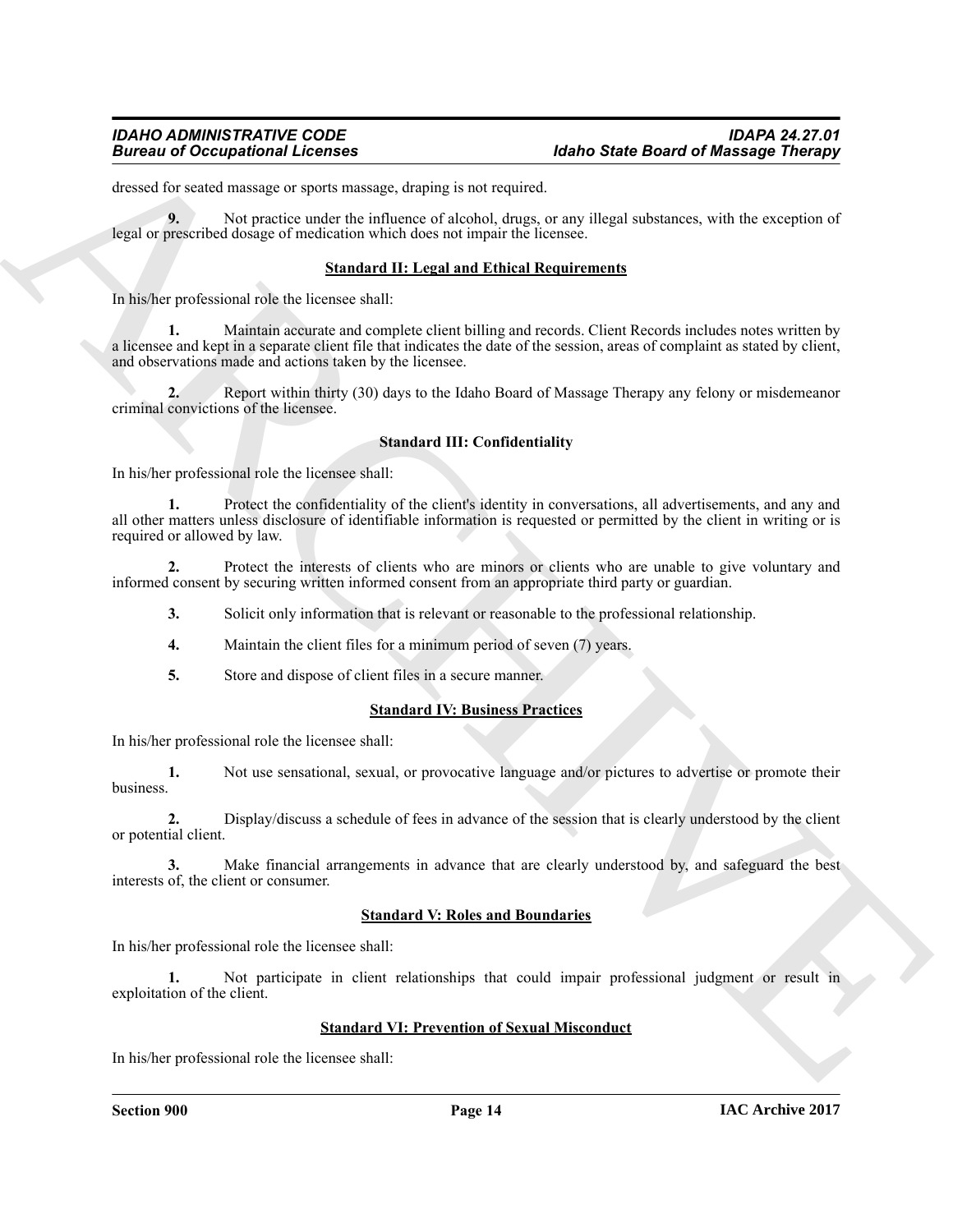**1.** Not engage in any behavior that sexualizes, or appears to sexualize, the client/licensee relationship.

Bureau of Occupational Licensins<br>
Let the company to a special subscribes company on a special subscribes the structure relationships<br>
The company of the structure of the company of the company of the company of the compan **2.** Not participate in a sexual relationship or sexual conduct with the client, whether consensual or otherwise, from the beginning of the client/licensee relationship and for a minimum of twelve (12) months after the termination of the client/licensee relationship.

**3.** In the event that the client initiates sexual behavior, clarify the purpose of the therapeutic session and, if such conduct does not cease, terminate or refuse the session.